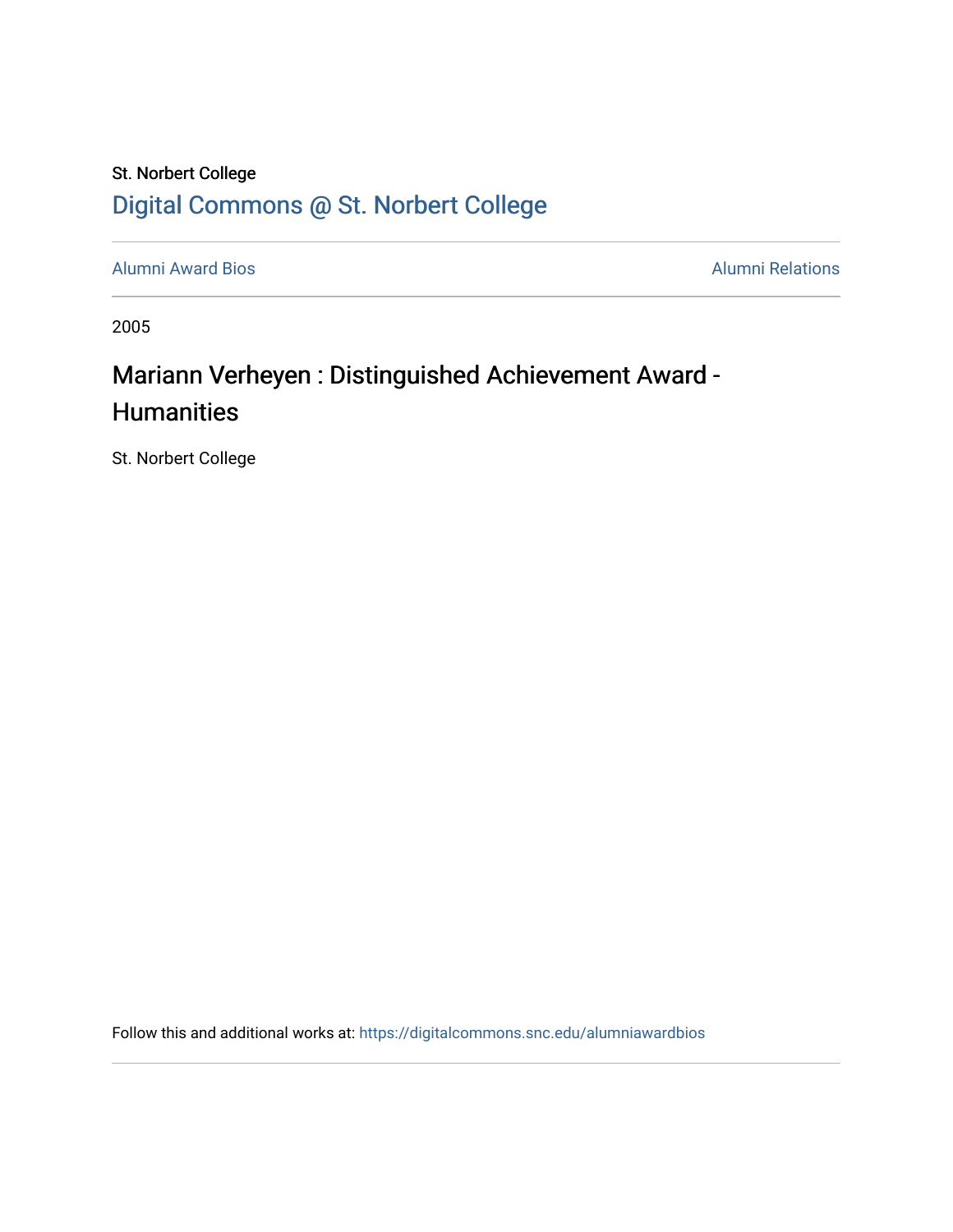

 $\geq$  [Alumni](https://www.snc.edu/alumni/)  $\geq$  [Alumni Awards](https://www.snc.edu/alumni/awards/)  $\geq$  2005 Distinguished Achievement Award - Humanities A

## [Alumni](https://www.snc.edu/alumni/index.html)

[Events & Reunions](https://www.snc.edu/alumni/event/index.html) [Behind the Arch](https://www.snc.edu/alumni/event/behindthearch/) [Benefits and Services](https://www.snc.edu/alumni/benefits.html) [Get Involved](https://www.snc.edu/alumni/getinvolved.html) [Give to SNC](http://giving.snc.edu/) [Alumni Awards](https://www.snc.edu/alumni/awards/index.html) [Past Recipients](https://www.snc.edu/alumni/awards/recipients.html) [Knight Lights](https://www.snc.edu/alumni/knightlights/index.html) [Alumni-Owned](https://www.snc.edu/alumni/directory/index.html) [Businesses Network](https://www.snc.edu/alumni/directory/index.html) [Alumni Board](https://www.snc.edu/alumni/alumniboard.html) [Student Alumni](https://www.snc.edu/alumni/saa.html) [Ambassadors](https://www.snc.edu/alumni/saa.html) [Staff](https://www.snc.edu/alumni/contactus.html)

## 2005 Distinguished Achievement Award - Humanities Mariann Verheyen '72

Seen any good plays, films, commercials lately? Well, if you have, chances are the costumes were designed by Mariann Verheyen. Now head of costume design for Boston University's School for the Arts Theater Division, Mariann has designed costumes for plays on and off Broadway, for Disney (in Orlando and for the cruise ships), for regional theatres in Atlanta, Boston, Buffalo, Chicago, Connecticut, D.C., Houston, Massachusetts, Pittsburgh, Oregon, San Antonio, etc.

After she graduated from St. Norbert College with an English major and minors in theatre and education, Mariann earned an M.F.A. in costume design from the University of Wisconsin-Madison. But her career really began at St. Norbert when Kelly Collum had her assemble her first costume design show in the Walter Auditorium's light booth (think "closet – my professional life could only go up from there"). She continued to participate in theatre at SNC, with much credit to Collum's direction and encouragement.

Since her fist NYC design job at Juilliard, Mariann did 10 years of television commercials, then decided to concentrate on working with regional theatres. Subsequently, she has done over 50 plays and musicals, ranging from 11 productions of Shakespeare's work, to A Christmas Carol, Peter Pan, Glass Menagerie, HMS Pinafore, Long Day's Journey Into Night, Dancing at Loughnasa, The Dresser, Irma La Douce, Children of Eden, Annie Get Your Gun, and many, many more.

Mariann has also done a number of industrial productions, as well as commercial styling for more than 25 companies, including McDonald's, Hallmark, Time, Inc., Newsweek, Procter and Gamble, Kentucky Fried Chicken, Mattel and Tonka; in addition, she has worked with a number of production companies.

A busy person in her chosen career; Mariann has also contracted the teaching "bug" (I "absolutely love teaching"). For her, teaching has become "an extraordinary extension of my professional life." Although she never imagined that teaching would be as important as her costume design work, she now suspects it "will overtake my professional goals eventually." She wants to continue teaching, grow as a teacher and "help others learn from my mistakes."

Among Mariann's awards are Chicago's 2001 JEFF Award for the Costume design she did for